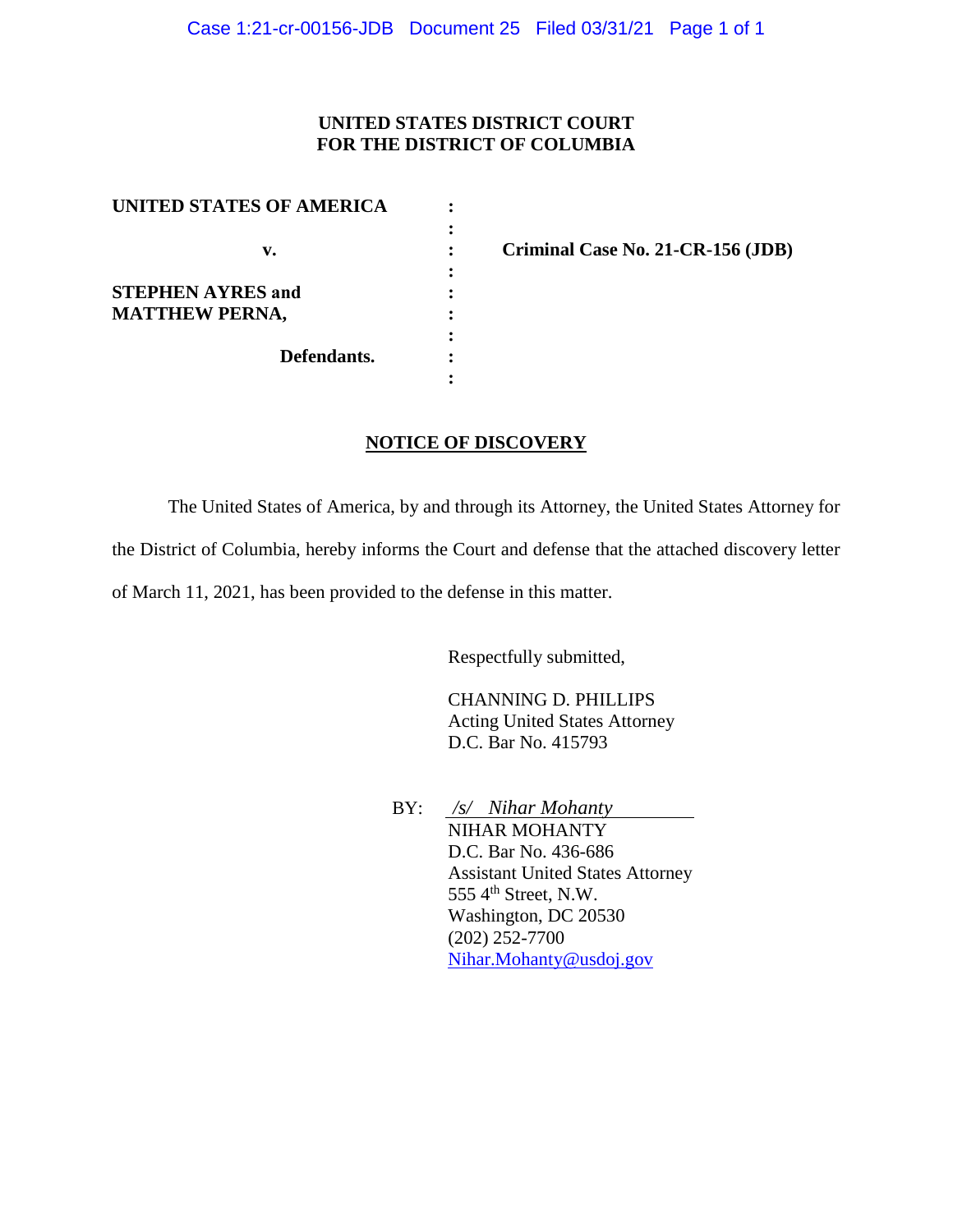## Case 1:21-cr-00156-JDB Document 25-1 Filed 03/31/21 Page 1 of 2



U.S. Department of Justice

Channing D. Phillips Acting United States Attorney

*District of Columbia*

*Judiciary Center 555 Fourth St., N.W. Washington, D.C. 20530*

March 11, 2021

*Via USAfx*

Eugene Ohm (Counsel for defendant Ayres) FPDS

J. Gerald Ingram (Counsel for defendant Perna) Ingram, Cassese & Grim, LLP.

Dear Counsel,

RE: *U.S. v. Stephen Ayres and Matthew Perna*  Case No. 21-CR-156 (JDB)

Pursuant to your discovery request in the above-referenced case, the following materials are being provided to you via the USAfx file-sharing system:

- 1. Criminal Complaint with Statement of Facts for Stephen Ayres, 18 pages;
- 2. Criminal Complaint with Statement of Facts for Matthew Perna, 6 pages;
- 3. Indictment, 3 pages;
- 4. FBI 302 re: Matthew Perna, dated 1/14/2021, 3 pages;
- 5. FBI 302 re: Matthew Perna, dated 1/14/2021, 1 page;
- 6. FBI 302 re: Stephen Ayres, dated 1/27/2021, 2 pages;
- 7. Screenshots re: Matthew Perna, 24 photos;
- 8. Screenshots re: Stephen Ayres, 20 photos;
- 9. Screenshots (Cropped), 7 photos;
- 10. Screenshots from U.S. Capitol Police, 2 photos;
- 11. Screenshots provided by W-1, 6 photos;
- 12. Facebook, Screenshots (PDF) Stephen Ayres, 9 pages;
- 13. Facebook, Screenshots (PDF) Stephen Ayres, 22 pages;
- 14. Facebook, Screenshots (PDF) Stephen Ayres, 7 pages;